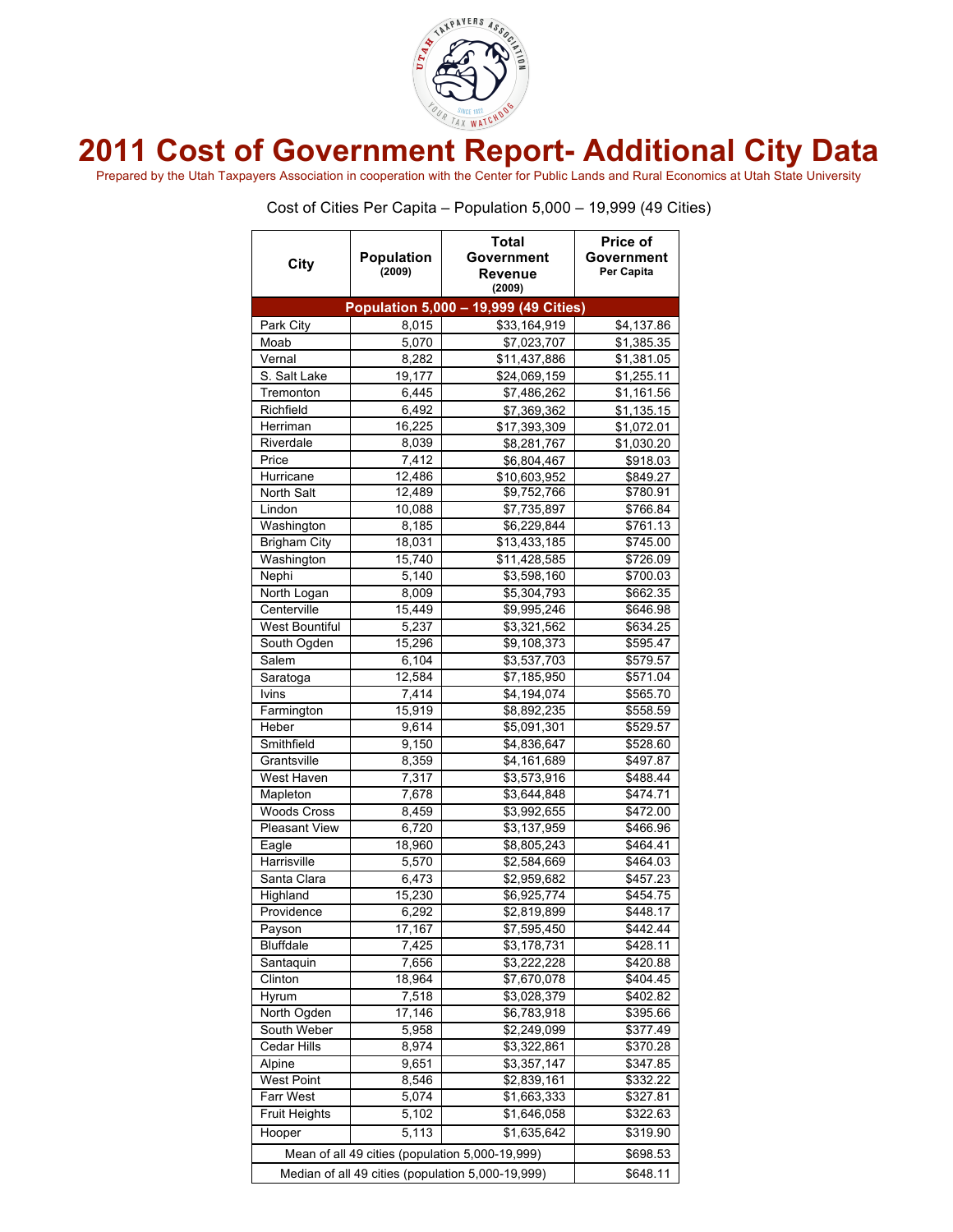## Cost of Cities Per Capita – Population 1,000 – 4,999 (63 Cities)

| City                  | <b>Population</b><br>(2009) | <b>Total</b><br>Government<br>Revenue<br>(2009) | Price of<br>Government<br>Per Capita | City                                             | <b>Population</b><br>(2009) | Total<br>Government<br>Revenue<br>(2009) | Price of<br>Government<br>Per Capita |
|-----------------------|-----------------------------|-------------------------------------------------|--------------------------------------|--------------------------------------------------|-----------------------------|------------------------------------------|--------------------------------------|
|                       |                             | Population 1,000 - 4,999 (63 Cities)            |                                      |                                                  |                             | Population 1,000 - 4,999 (Continued)     |                                      |
| <b>Naples</b>         | 1,490                       | \$3,980,837                                     | \$2.671.70                           | Sunset                                           | 4.945                       | \$2,352,442                              | \$475.72                             |
| Monticello            | 2,212                       | \$3,337,621                                     | \$1,508.87                           | Morgan                                           | 3.203                       | \$1,496,115                              | \$467.10                             |
| Ferron                | 1.507                       | \$2,201,299                                     | \$1,460.72                           | <b>Woodland Hills</b>                            | 1.677                       | \$781,552                                | \$466.04                             |
| East Carbon           | 1.376                       | \$1,829,377                                     | \$1,329.49                           | Fairview                                         | 1.224                       | \$550.782                                | \$449.99                             |
| Roosevelt             | 4,848                       | \$6,432,009                                     | \$1.326.73                           | Garland                                          | 2.076                       | \$931,422                                | \$448.66                             |
| Fillmore              | 2,310                       | \$2,259,351                                     | \$978.07                             | Moroni                                           | 1,406                       | \$626,371                                | \$445.50                             |
| Gunnison              | 1,600                       | \$1,357,648                                     | \$848.53                             | Duchesne                                         | 1.856                       | $\frac{1}{15798,310}$                    | \$430.12                             |
| Midway                | 3,384                       | \$2,816,369                                     | \$832.26                             | <b>Hyde Park</b>                                 | 3.736                       | \$1.560.584                              | \$417.72                             |
| Blanding              | 2.955                       | \$2,457,420                                     | \$831.61                             | Toquerville                                      | 1.334                       | \$540.089                                | \$404.86                             |
| Kamas                 | 1.845                       | \$1,503,795                                     | \$815.07                             | Richmond                                         | 2.449                       | \$977.389                                | \$399.10                             |
| Marriott-             | 1,816                       | \$1,458,523                                     | \$803.15                             | Castle Dale                                      | 1.612                       | \$616,506                                | \$382.45                             |
| Coalville             | 1.688                       | \$1,348,189                                     | \$798.69                             | Millville                                        | 1,547                       | \$580,861                                | \$375.48                             |
| Enterprise            | 1,105                       | \$860.117                                       | \$778.39                             | Elk Ridge                                        | 2.808                       | \$1,005,015                              | \$357.91                             |
| Parowan               | 2,518                       | \$1,945,112                                     | \$772.48                             | Orangeville                                      | 1,292                       | \$451,985                                | \$349.83                             |
| Milford               | 1,706                       | \$1,278,506                                     | \$749.42                             | <b>River Heights</b>                             | 1.920                       | \$658,107                                | \$342.76                             |
| Kanab                 | 3,510                       | \$2,607,998                                     | \$743.02                             | Willard                                          | 2.053                       | \$692,672                                | \$337.40                             |
| Delta                 | 3,157                       | \$2,297,882                                     | \$727.87                             | Levan                                            | 1.073                       | \$349,607                                | \$325.82                             |
| Panguitch             | 1,697                       | \$1,142,039                                     | \$672.98                             | Uintah                                           | 1.437                       | \$460,401                                | \$320.39                             |
| Beaver                | 2.577                       | \$1,678,153                                     | \$651.20                             | La Verkin                                        | 4,301                       | \$1,363,832                              | \$317.10                             |
| Ephraim               | 4,611                       | \$2,862,829                                     | \$620.87                             | Mona                                             | 1,159                       | \$366,832                                | \$316.51                             |
| Salina                | 2,509                       | \$1,520,817                                     | \$606.14                             | Mendon                                           | 1,308                       | \$413,706                                | \$316.29                             |
| <b>Mount Pleasant</b> | 2,751                       | \$1,625,851                                     | \$591.00                             | Plain City                                       | 4.920                       | \$1,509,557                              | \$306.82                             |
| Manti                 | 3.227                       | \$1,904,787                                     | \$590.27                             | <b>Spring City</b>                               | 1.222                       | \$362,989                                | \$297.05                             |
| Hildale               | 1,474                       | \$831,127                                       | \$563.86                             | Enoch                                            | 4,877                       | \$1,411,588                              | \$289.44                             |
| Goshen                | 1.117                       | \$624,583                                       | \$559.16                             | Genola                                           | 1.824                       | \$503,418                                | \$276.00                             |
| Oakley                | 1,183                       | \$658,729                                       | \$556.83                             | Honeyville                                       | 1.251                       | \$334,644                                | \$267.50                             |
| Huntington            | 2.229                       | \$1,226,837                                     | \$550.40                             | Aurora                                           | 1.071                       | \$282,931                                | \$264.17                             |
| Helper                | 2,135                       | \$1,139,667                                     | \$533.80                             | Centerfield                                      | 1.499                       | \$377,505                                | \$251.84                             |
| Wellington            | 1,492                       | \$795,548                                       | \$533.21                             | Elwood                                           | 1,030                       | \$254,480                                | \$247.07                             |
| Lewiston              | 1.781                       | \$941,072                                       | \$528.40                             | Monroe                                           | 2.539                       | \$606.295                                | \$238.79                             |
| Perry                 | 3,583                       | \$1,813,154                                     | \$506.04                             | Mean of all 63 cities (population 1,000-4,999)   |                             |                                          | \$596.85                             |
| Wellsville            | 3,219                       | \$1,612,404                                     | \$500.90                             | Median of all 63 cities (population 1,000-4,999) |                             |                                          | \$618.99                             |
| <b>Nibley</b>         | 4.044                       | \$1,964,074                                     | \$485.68                             |                                                  |                             |                                          |                                      |